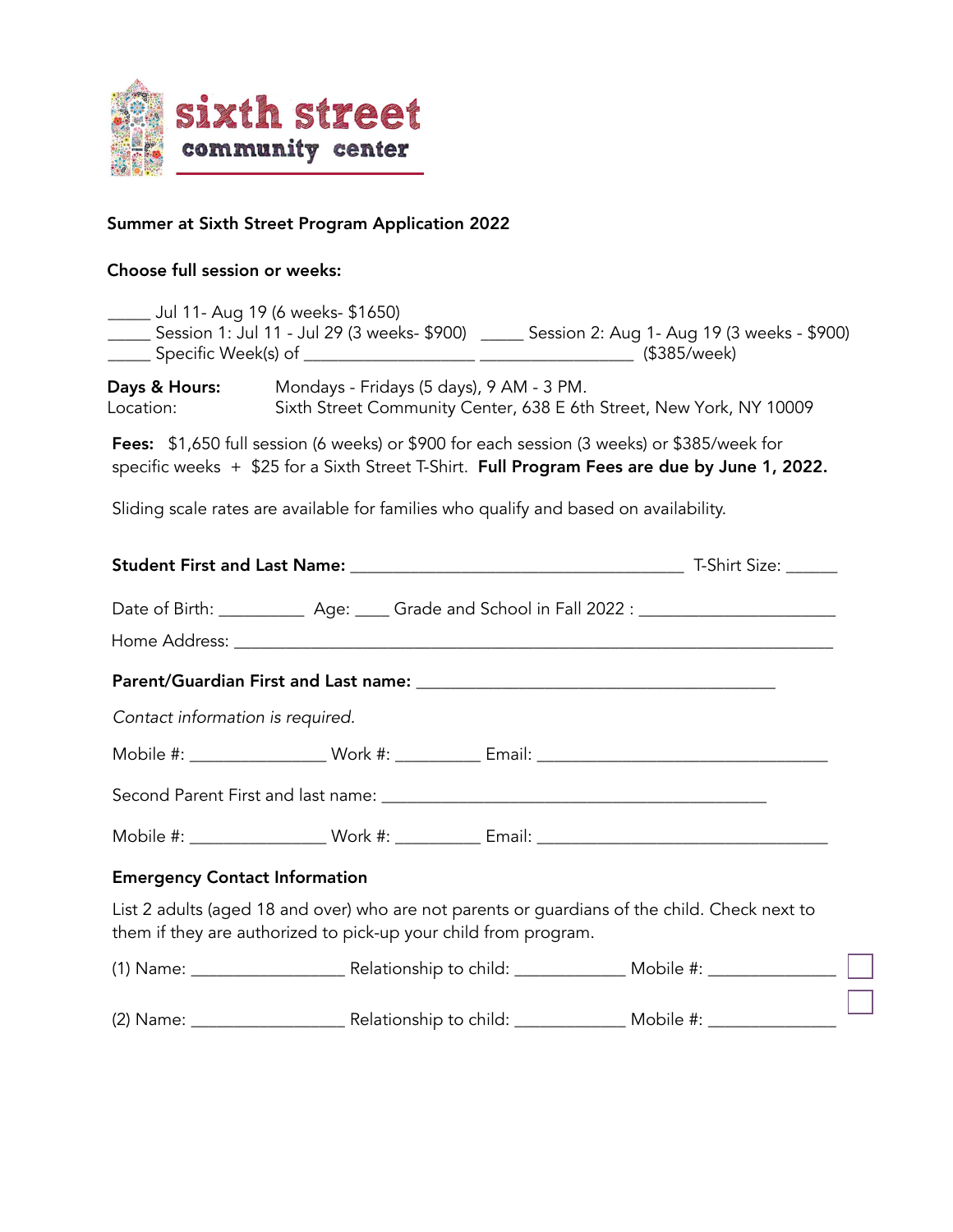Arrival and Pick-up: Students arrive at 9 AM and must be picked up everyday by 3 PM.

Materials: Please send your child with a mask, refillable water bottle, snack, lunch (no nuts in food) & disposable camera. We will provide journals, pens and arts supplies :)

Please specify the pick-up arrangement for your child from Summer at Sixth Street. List any individuals *other than those already indicated on this application* who are allowed to pick-up your child from Sixth Street Community Center.

### \*Except as permitted, your child WILL NOT be released to anyone not authorized in. writing.

(1) Name: \_\_\_\_\_\_\_\_\_\_\_\_\_\_\_\_\_\_ Relationship to child: \_\_\_\_\_\_\_\_\_\_\_\_\_ Mobile #: \_\_\_\_\_\_\_\_\_\_\_\_\_\_\_

(2) Name: \_\_\_\_\_\_\_\_\_\_\_\_\_\_\_\_\_\_ Relationship to child: \_\_\_\_\_\_\_\_\_\_\_\_\_ Mobile #: \_\_\_\_\_\_\_\_\_\_\_\_\_\_\_

## For student ages 10 and up: Sign below ONLY if your child is permitted to leave Sixth Street Community Center independently, and your give permission to let Sixth Street Youth Programs to dismiss your child.

Required Signature of Parent/Guardian:

Health Information \*Please submit a copy of your child's up to date immunizations record.

Medical Insurance: \_\_\_\_\_\_\_\_\_\_\_\_\_\_\_\_\_\_\_\_\_\_\_\_\_\_\_\_\_\_\_\_ Policy #: \_\_\_\_\_\_\_\_\_\_\_\_\_\_\_\_\_\_\_\_\_\_\_\_\_\_\_

Name of Policy Holder: \_\_\_\_\_\_\_\_\_\_\_\_\_\_\_\_\_\_\_\_\_\_\_\_\_\_\_\_\_\_\_\_\_\_\_\_\_\_\_\_\_\_\_\_\_\_\_\_\_\_\_\_\_\_\_\_\_\_\_\_\_\_\_

Primary Care Physician: \_\_\_\_\_\_\_\_\_\_\_\_\_\_\_\_\_\_\_\_\_\_\_\_\_\_\_\_ Date of Most Recent Physical: \_\_\_\_\_\_\_\_\_\_\_\_\_\_\_\_

Please list and specify if your child has any allergies, asthma, serious injuries, activity restrictions, chronic illnesses or dietary restrictions. Please specify if any medication will need to be administered to your child (by themselves or with the assistance of an outside party) during program hours.

 $\overline{\phantom{a}}$  ,  $\overline{\phantom{a}}$  ,  $\overline{\phantom{a}}$  ,  $\overline{\phantom{a}}$  ,  $\overline{\phantom{a}}$  ,  $\overline{\phantom{a}}$  ,  $\overline{\phantom{a}}$  ,  $\overline{\phantom{a}}$  ,  $\overline{\phantom{a}}$  ,  $\overline{\phantom{a}}$  ,  $\overline{\phantom{a}}$  ,  $\overline{\phantom{a}}$  ,  $\overline{\phantom{a}}$  ,  $\overline{\phantom{a}}$  ,  $\overline{\phantom{a}}$  ,  $\overline{\phantom{a}}$  $\overline{\phantom{a}}$  ,  $\overline{\phantom{a}}$  ,  $\overline{\phantom{a}}$  ,  $\overline{\phantom{a}}$  ,  $\overline{\phantom{a}}$  ,  $\overline{\phantom{a}}$  ,  $\overline{\phantom{a}}$  ,  $\overline{\phantom{a}}$  ,  $\overline{\phantom{a}}$  ,  $\overline{\phantom{a}}$  ,  $\overline{\phantom{a}}$  ,  $\overline{\phantom{a}}$  ,  $\overline{\phantom{a}}$  ,  $\overline{\phantom{a}}$  ,  $\overline{\phantom{a}}$  ,  $\overline{\phantom{a}}$ 

#### Emergency Medical Care Authorization

In the event of a medical emergency, every effort will be made to contact the parents, guardians, and emergency contacts of the child. I hereby give permission to the medical personnel selected by the program director to act in the best interest of my child in the case of an emergency and guardians cannot be reached.

\_\_\_\_\_\_\_\_\_\_\_\_\_\_\_\_\_\_\_\_\_\_\_\_\_\_\_\_\_\_\_\_\_\_\_\_\_\_\_\_\_\_\_\_\_\_\_\_\_\_\_\_\_\_\_\_\_\_\_\_\_\_\_\_\_\_\_\_\_\_\_\_\_\_\_\_\_\_\_\_\_\_\_\_\_ \_\_\_\_\_\_\_\_\_\_\_\_\_\_\_\_\_\_\_\_\_\_\_\_\_\_\_\_\_\_\_\_\_\_\_\_\_\_\_\_\_\_\_\_\_\_\_\_\_\_\_\_\_\_\_\_\_\_\_\_\_\_\_\_\_\_\_\_\_\_\_\_\_\_\_\_\_\_\_\_\_\_\_\_\_

| Required Signature of Parent/Guardian | Date: |
|---------------------------------------|-------|
|---------------------------------------|-------|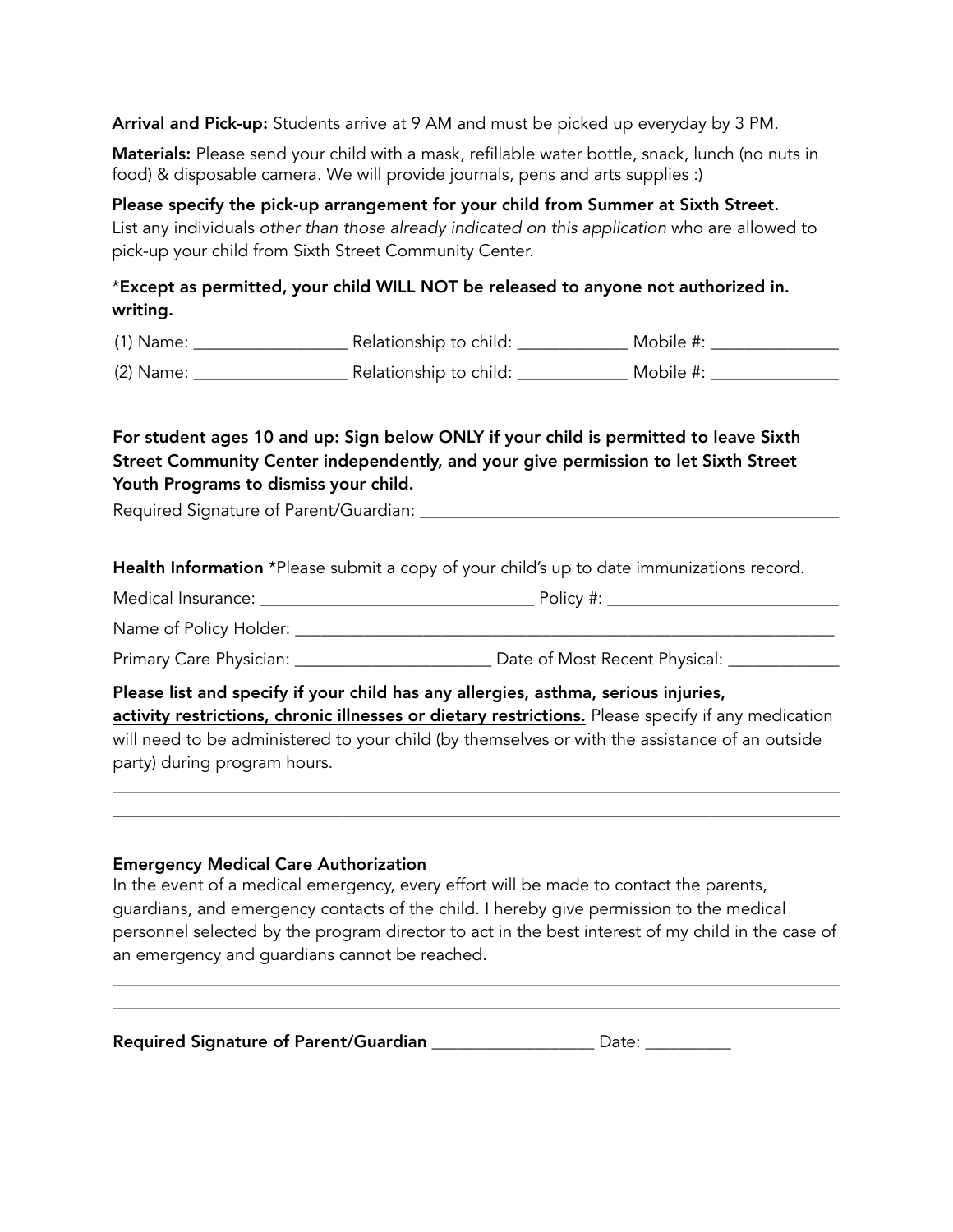### Other Information

Does your child have an IEP? Yes: \_\_\_\_ No: \_\_\_\_ Is there anything specific that we should note or be aware of: \_\_\_\_\_\_\_\_\_\_\_\_\_\_\_\_\_\_

\* If yes, please provide any additional information and physicians orders (required) that would help us better accommodate your child.

\_\_\_\_\_\_\_\_\_\_\_\_\_\_\_\_\_\_\_\_\_\_\_\_\_\_\_\_\_\_\_\_\_\_\_\_\_\_\_\_\_\_\_\_\_\_\_\_\_\_\_\_\_\_\_\_\_\_\_\_\_\_\_\_\_\_\_\_\_\_\_\_\_\_\_\_\_\_\_\_\_\_\_\_

#### Has your child been vaccinated for COVD-19?\*\*

#### Have adult members in your household been vaccinated for COVD-19?\*\*

\*\*This information will be helpful to inform the kind of precautions and necessary measures we must take as a program to keep everyone healthy. Please note that this information is *requested*, but *not required*. Please do not provide any additional medical or genetic information.

#### SIXTH STREET YOUTH PROGRAM LIABILITY DISCLAIMER AND NOTICES

(parent and/or guardian) of the minor (child's name), hereby acknowledge the following notices and grant to Sixth Street Youth Program and Sixth Street Community Center the following release from liability:

a. I acknowledge and fully understand that my child will be engaging in physical activities that may involve some risk of injury. I acknowledge and have been advised that it is my responsibility to consult with my child's physician with respect to any past or present injury, illness, health problem or any other condition or medication that may affect my child's participation. I assume the foregoing risks and accept full personal responsibility for any personal injuries sustained by my child which might incur as a result of participating in this program and discharge and hold harmless Sixth Street Community Center, Sixth Street Youth Program, it's owners, officers, directors, members, employees and agents from any claim, clause of action or liability for damages arising from any personal injury to my child or other persons or property caused by my child's participation in Sixth Street Youth Program.

b. I understand that this program includes in and off campus activities within the neighborhood. This includes bit is not limited to different rooms, outside areas within the community center, Fifth Street Farm, local gardens, local parks, local establishments and businesses and day field trips.

c. I understand that Sixth Street Youth Program and Sixth Street Community Center is not responsible and is not held responsible for any damage or loss of money, jewelry, equipment, clothing or other personal articles. I understand that valuable items are brought to Sixth Street Community Center at my own risk.

d. I agree to give Sixth Street Community Center and Sixth Street Youth Program permission to